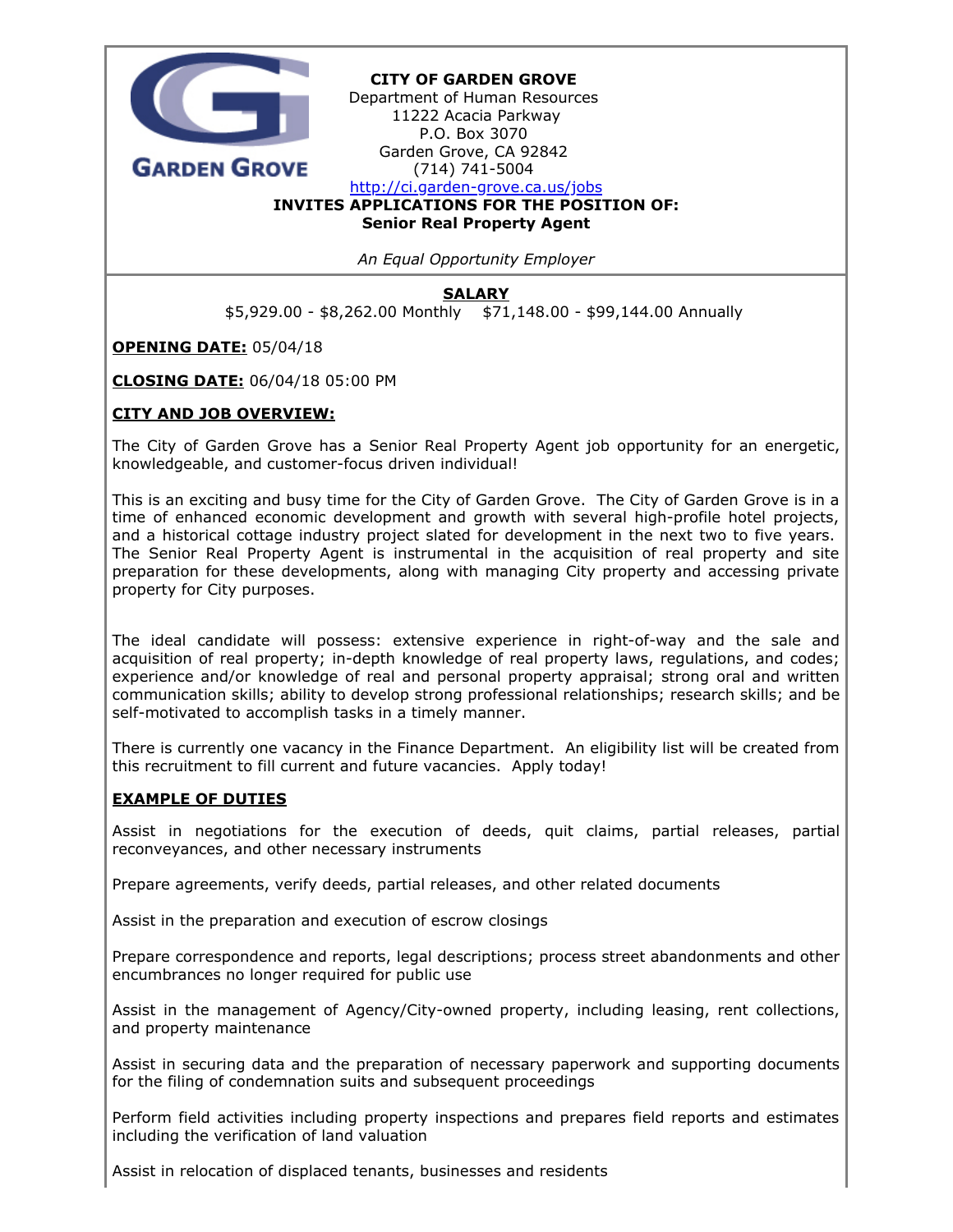Assist in the procurement and oversight of professional consultants

May oversee the overall maintenance of records and files

May make presentations to City Council and other public entities

Perform other related duties as assigned

# REQUIREMENTS

# EXPERIENCE

Two years of experience in property management and the acquisition of real property for public purposes including redevelopment uses, OR two years of experience in appraisal and evaluation work in connection with the transfer and sale of real property or title examining.

(Note: General experience in real estate sales will NOT be considered equivalent to the appraisal and evaluation work referred to in this requirement).

### EDUCATION

Bachelor's degree from an accredited college or university with major coursework in real estate, redevelopment, business administration, public administration or closely related field.

#### KNOWLEDGE OF

Legal descriptions of real property; interpretation of title reports and legal descriptions; laws pertaining to the securing of property for redevelopment and other public purposes; principles and techniques of valuation; instruments of real property conveyance; property management and disposition; relocation assistance requirements under Federal and California state law; and effective customer service techniques and principles.

### ABILITY TO

Communicate clearly, concisely and diplomatically, both orally and in writing; tactfully conduct successful negotiations with property owners and tenants; interpret rules and regulations; understand and interpret engineering plans and maps; analyze and solve problems; conduct research; evaluate data and prepare clear and comprehensive reports; accurately complete field reports to prepare property for acquisition and demolition; effectively write technical reports using Word for Windows and Excel; and commit to providing quality customer service.

#### OTHER REQUIREMENTS

Must possess a valid California Class "C" driver's license. A DMV 10-year history printout is required. Real Estate Agent's license is highly desirable.

# PHYSICAL DEMANDS

The physical demands described here are representative of those that must be met by an employee to successfully perform the essential functions of this job. Incumbents in this classification stand, walk, sit, climb stairs, stoop/bend/lean, turn/twist, speak clearly, hear normal voice conversation, see small details, use a telephone, drive a vehicle, type or use 10 key and work on a personal computer.

#### WORK ENVIRONMENT

The work environment described here is representative of those an employee encounters while performing the essential functions of this job. Incumbents in this classification work inside, outside, in direct contact with public and may work overtime beyond regularly scheduled hours.

#### OTHER IMPORTANT INFORMATION

### HOW TO APPLY

Online applications can be completed by visiting: [www.ci.garden-grove.ca.us/hr](http://www.ci.garden-grove.ca.us/hr). Questions regarding this position may be either sent to: [ggjobs@ci.garden-grove.ca.us](mailto:ggjobs@ci.garden-grove.ca.us), or asked in-person at the Human Resources Department located at City Hall, 11222 Acacia Parkway, Garden Grove CA. City Hall is open Monday through Thursday, 7:30 a.m. to 5:30 p.m., and every other Friday, 7:30 a.m. to 5:00 p.m. City Hall will be closed on 5/11/18, 5/25/18, and 5/28/18.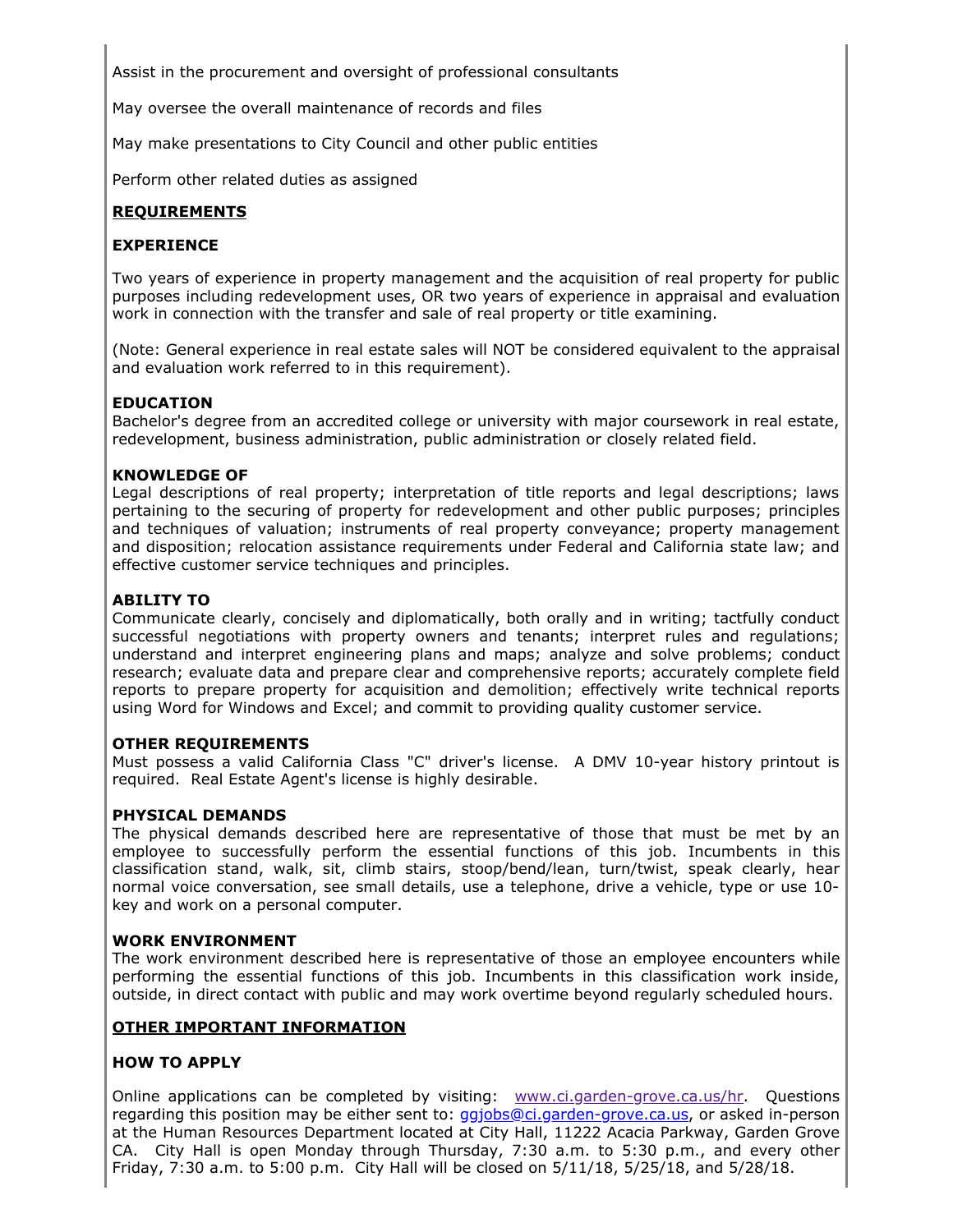# The deadline to apply is Monday, June 4, 2018, 5:00 p.m.

## Online application packets must include:

- a completed online employment application,
- a resume,
- a completed supplemental questionnaire, and
- CA DMV H6 printout (If invited to the interview, candidate will be required to submit a H6 printout prior to the interview. See "DMV H6 Information" section below for more information.)

The job application must be completely filled out. A resume must be submitted but cannot substitute for the application or for some of the other required information. Be sure to detail any education, training or other relevant course work that would make you a particularly strong candidate.

Your application will be reviewed very carefully, and only those who appear to have the best qualifications will be invited to continue in the selection process. Meeting the minimum requirements does not guarantee an invitation to further testing.

# THE SELECTION PROCESS

Selection process will consist of:

Performance exam and oral panel interview, tentatively scheduled for June 20, 2018

Candidates who may need accommodations during the selection process must contact the Human Resources Department at ggjobs@ci.garden-grove.ca.us at least one week prior to any test dates.

Regardless of the notification preference selected when creating the application (i.e., paper or email), CANDIDATES WILL ONLY RECEIVE COMMUNICATION THROUGH EMAIL. Candidates should be diligent in checking their email and spam mail as all notices regarding their status in the current recruitment will be emailed to them.

If there are any questions regarding this recruitment, please contact the Human Resources Department at [ggjobs@ci.garden-grove.ca.us](mailto:ggjobs@ci.garden-grove.ca.us).

# DMV H6 INFORMATION

In order to participate in the selection process, candidates must submit a valid DMV "H6" driver's license printout, which covers a candidate's 10-year driving history with the DMV.

An acceptable driving record is one that has three (3) or fewer DMV points issued within the past five (5) years, and no more than one (1) DUI within the past ten (10) years.

Please note the following:

- WE WILL ONLY ACCEPT OFFICIAL H6 REPORTS. The H6 report must be directly received from the DMV office. A minimal fee is required to obtain this report. We will NOT ACCEPT the online driving record printed from the CA DMV website. The CA DMV website states that the "online Driver Record is not an official document." We will also not accept insurance company printouts.
- SUBMIT A COMPLETE H6 REPORT. A complete report will include the word "END" at the conclusion of the report and be printed on official DMV paper with a State of California watermark. Incomplete reports will NOT be accepted. Only the original report or a physical copy of the original report will be accepted. Reports will not be returned to the candidate.
- The H6 report must have been printed between March 2018 and June 2018.
- MUST PROVIDE DRIVING RECORDS FOR RESIDENCY OUTSIDE OF CALIFORNIA. A candidate who has lived or is currently living outside of California must provide driving reports from every state the candidate has lived in for the past 10 years (2008 - 2018).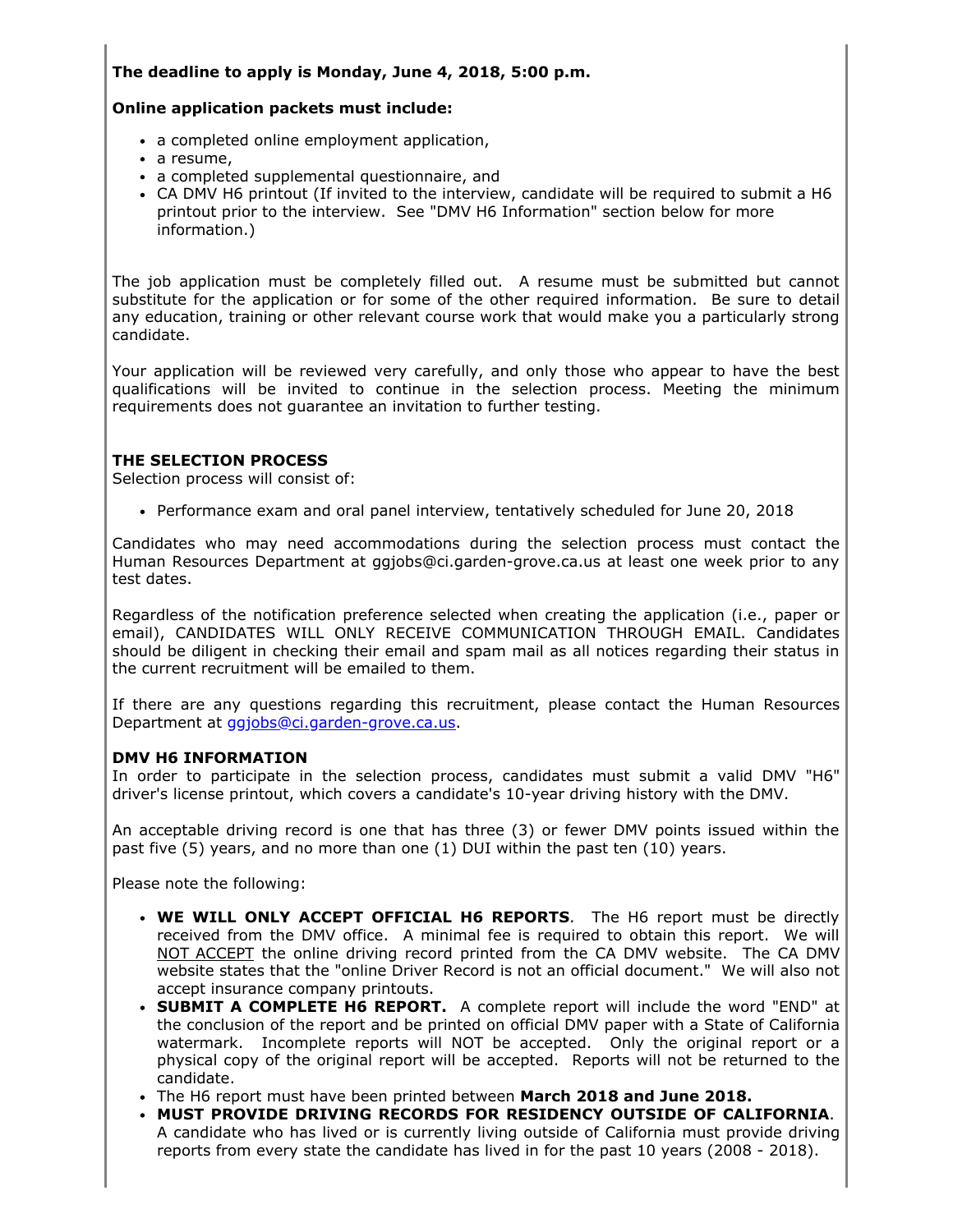Candidates invited to the interview will be required to submit a H6 report prior to the interview date. Failure to provide a valid H6 report may result in disqualification from this recruitment process.

# NEPOTISM POLICY

The City has adopted a Nepotism Policy that may affect the status of a candidate's application. Please refer to the Garden Grove Municipal Code 2.44.440 Nepotism Policy for more information.

APPLICATIONS MAY BE OBTAINED AND FILED ONLINE AT: <http://ci.garden-grove.ca.us/jobs> OR 11222 Acacia Parkway P.O. Box 3070 Garden Grove, CA 92842

Job #28074 SENIOR REAL PROPERTY AGENT  $CS$ 

# Senior Real Property Agent Supplemental Questionnaire

\* 1. Candidates are required to submit a complete the following supplemental questions with their application. Candidates must answer completely and truthfully to the best of their ability. Answers to supplemental questions may be verified during the recruitment process at a later time. Falsification or misrepresentation of information may be grounds for disqualification from the process.

 $\Box$  Yes - I read, understood, and agree to these conditions.

 $\Box$  No - I read, understood, and do not agree to these conditions and wish to withdraw my application.

- \* 2. What is the highest level of education you have completed? (Please note that you may be required to provide documentation of your educational accomplishment).
	- $\Box$  Some high school
	- $\Box$  High school diploma
	- Associate's degree
	- $\Box$  Bachelor's degree
	- $\Box$  Master's degree or higher
- \* 3. How many years of experience do you possess in property management and acquisition of real property for public use?
	- $\Box$  I have no experience in this area

 $\Box$  Less than 1 year

- $\Box$  1 year but less than 2 years
- $\Box$  2 years but less than 3 years
- $\Box$  3 years but less than 4 years
- $\Box$  4 years but less than 5 years
- $\Box$  5 years or more
- \* 4. How many years of experience do you have in appraisal and evaluation work in connection with the transfer and sale of real property or title examining?
	- $\Box$  I have no experience in this area
	- $\Box$  Less than 1 year
	- $\Box$  1 year but less than 2 years
	- $\Box$  2 years but less than 3 years
	- $\Box$  3 years but less than 4 years
	- $\Box$  4 years but less than 5 years
	- $\Box$  5 years or more
- \* 5. Describe your experience in property acquisition and site clearance (e.g., relocation, demolition title investigation and clearance, relocation of impacted utilities, and final parcel map requirements) in a public right-of-way and/or economic development environment.

Please write N/A if you do not have experience in this area.